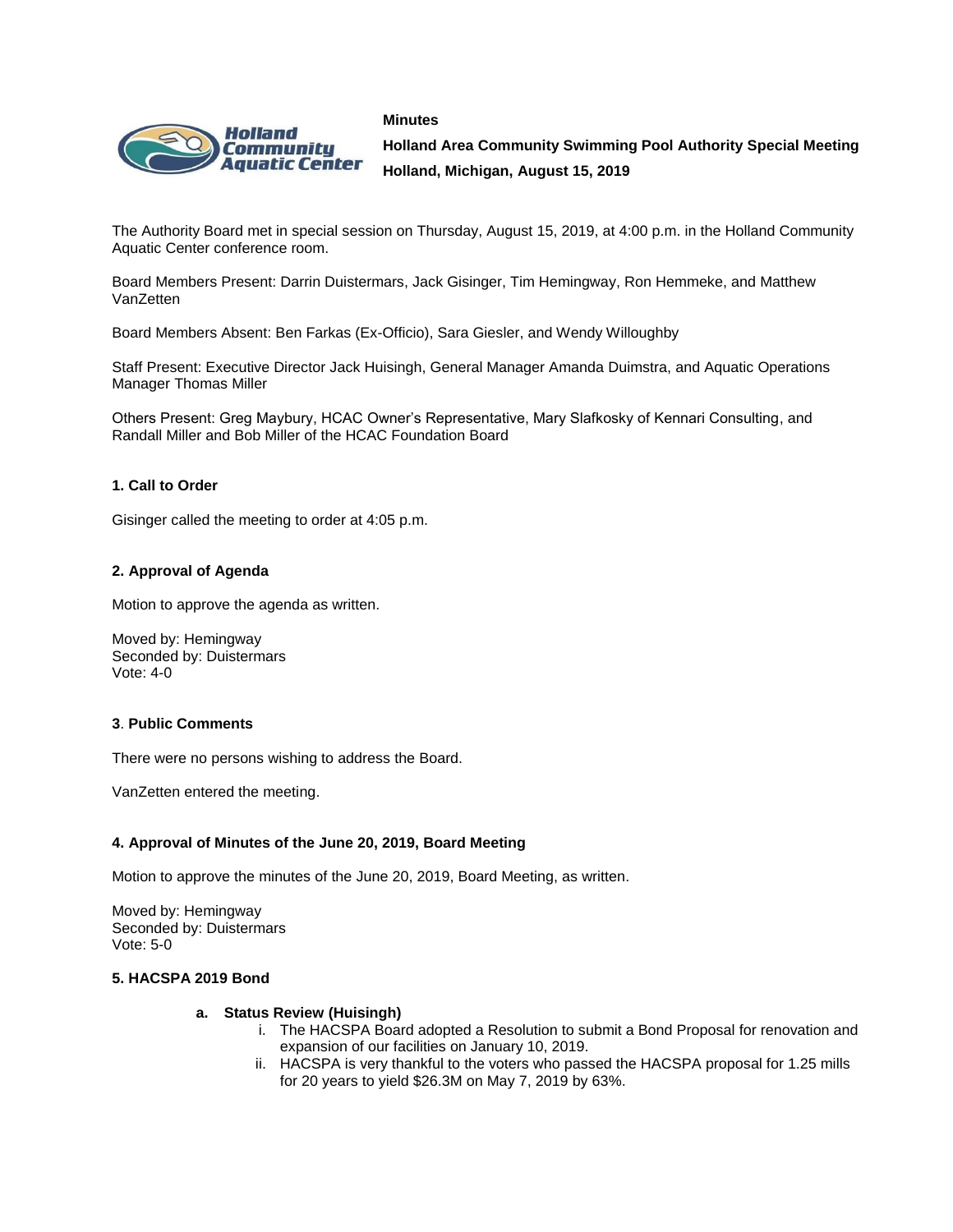- iii. This approval came as other school millage proposals adjacent to HCAC passed or failed by very narrow margins.
- iv. The HACSPA Board adopted a Resolution Authorizing Bonds on May 24, 2019 in the amount of \$26,350,000.
- v. The Authority was able to achieve a Moody's Investor rating of "A1" and subsequently achieved a letter of S&P Global Rating of "AA" based upon the issuance of a Municipal Bond Insurance Policy.
- vi. With the excellent support of the Public Finance Group, Miller-Canfield's legal staff, and lead Bond underwriters Stifel and 5/3<sup>rd</sup> Bank, HACSPA was able to achieve the sale of the entire bond offering for \$26,350,000 and place proceeds into Huntington Bank on June 27, 2019.
- vii. The Authority's Total Interest Calculation (TIC) for Bonds is 2.93% with a Bond Term of just under 20 years.
- viii. HACSPA was able to achieve this rapid sale program and urgently invest those proceeds in light of expected interest rate reductions.
- ix. Bond proceeds have been invested with Meeder Public Funds Investment as the organization proceeds through the current plan of design, quote and renovation /construction process.

# b. **Investment – Meeder Public Funds Investment**

- i. Introduction of Meeder Investment Manager; Michael Kloack.
- ii. Kloack reviewed the process for Bond proceeds investment status and plan. Public Act 20 requirements will be followed and monitored by Meeder Investments.

## **6. HACSPA HCAC Foundation**

## **a. Kennari Consulting**

- i. Mary Slafkosky of Kennari Consulting advised the Board on the status of the feasibility study for philanthropic support beyond the current \$26.3M Bond to achieve desirable items beyond the Bond Concept Scope. Packets were mailed out this week.
- ii. Slafkosky advised the Board of the recommendation to move forward with a HACSPA Annual Plan for philanthropic funding. Kennari has provided a proposal for Board consideration.

## **b. Foundation Board**

 i. Randall Miller, HCACF Chairperson reported HCAC Foundation Board activity – current goals are to secure support from within the organization in the form of 100% donation support, and clearly defining where all donations will go

# **7. HACSPA Next Generation**

#### **a. Status (Huisingh)**

- i. Bonds have been sold and invested
- ii. Design Concept has been completed, and costed nationally and locally
- iii. HACSPA has hired an Owner's Rep with extensive local architectural and construction experience to support both the Board, Executive Director and our Community.
- iv. HACSPA must now choose the A&E firm and Construction Management Firm capable to deliver this project with excellence, within budget and on time.
- v. The Community, Staff and Customers are both excited and anxious regarding the potential implications of this renovation and expansion project.
- vi. The Construction Committee has concluded extensive interviews with our Owner's Rep to achieve the best possible team comprised of: Owner's Rep, A&E Firm, Construction Management Firm with strong local ties and capabilities to support this project.

# **b. Interview Process Review (Maybury)**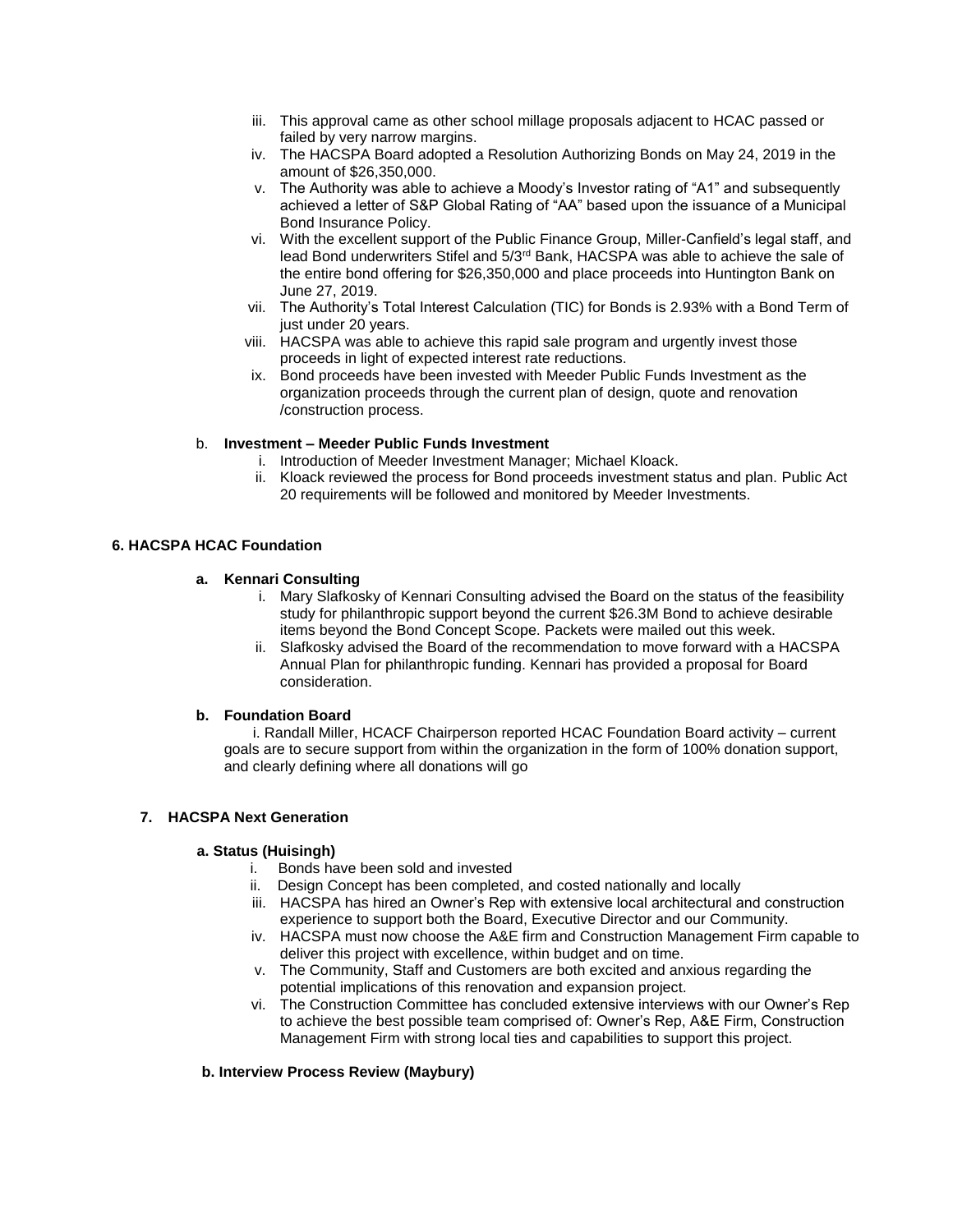The Construction Committee interviewed the following firms for Architectural and Engineering Services:

AMDG Architects and OLC Aquatic Design Integrated Arch Tower Pinkster with WTI

The Construction Committee interviewed the following firms for Construction Services:

Elizinga & Volkers GDK/OAK – GO Construction Lakewood Construction

The Committee recommended that the Board of Directors of the Holland Area Community Swimming Pool Authority engage AMDG Architects and OLC Aquatic Design as the architectural and aquatic design team and Lakewood Construction as the construction management team for the renovation and expansion of the Holland Community Aquatic Center with the expectation of meeting the goals of the project as presented to the community within a project total of \$26.3 million.

Motion for Board Approval of AMDG Architects and OLC Aquatic Design for Architecture & Engineering

Moved by: Hemingway Seconded by: VanZetten Vote: 5-0

Motion for Board Approval of Lakewood Construction for Construction Management

Moved by: Hemingway Seconded by: VanZetten Vote: 5-0

Noted by Executive Director Huisingh: Although Board representatives Giesler and Willoughby were unable to attend the meeting, both have involved in the process and support the recommendation of the Selection Committee. The Construction Committee recommendation was unanimous among the committee, and Board support of the recommendation was also unanimous.

#### **8. HCAC Operations Safety**

- a. Huisingh introduced Thomas Miller, HCAC Aquatics Operations Manager, to the Board
- b. Miller advised the Board of ongoing safety initiatives, emergency procedures, Next Gen staffing plans, and fitness program improvements.

#### **9. Executive Director Update (Huisingh)**

- a. The HCAC FY2018-19 has been completed and audited.
- b. FY2018-19 Audit results will be reviewed with the Finance Committee in August and the full Board in September 2019.
- c. HCAC is thankful to have closed the year without a major safety incident, without legal or liability claims and with a staff preparing for an expanded future.
- d. HACSPA paid of our previous 20 year Bonded debt and continue to add to our Fund Balance
- e. HCAC exceeded our revised Operations Revenue Plan.
- f. HCAC slightly exceed our revised Operations Expense Plan
- g. Overall, HCAC moved from a Budget requiring \$50,000 from our Fund Balance to a position of better than break even and even providing additional funding to the Fund Balance.
- h. Memberships and Daily Use each increased by more than 10%
- i. Total revenues at the Operations level also increased by greater than 10%
- j. Total expenses at the Operations level were held to below a 10% increase providing net positive revenue.